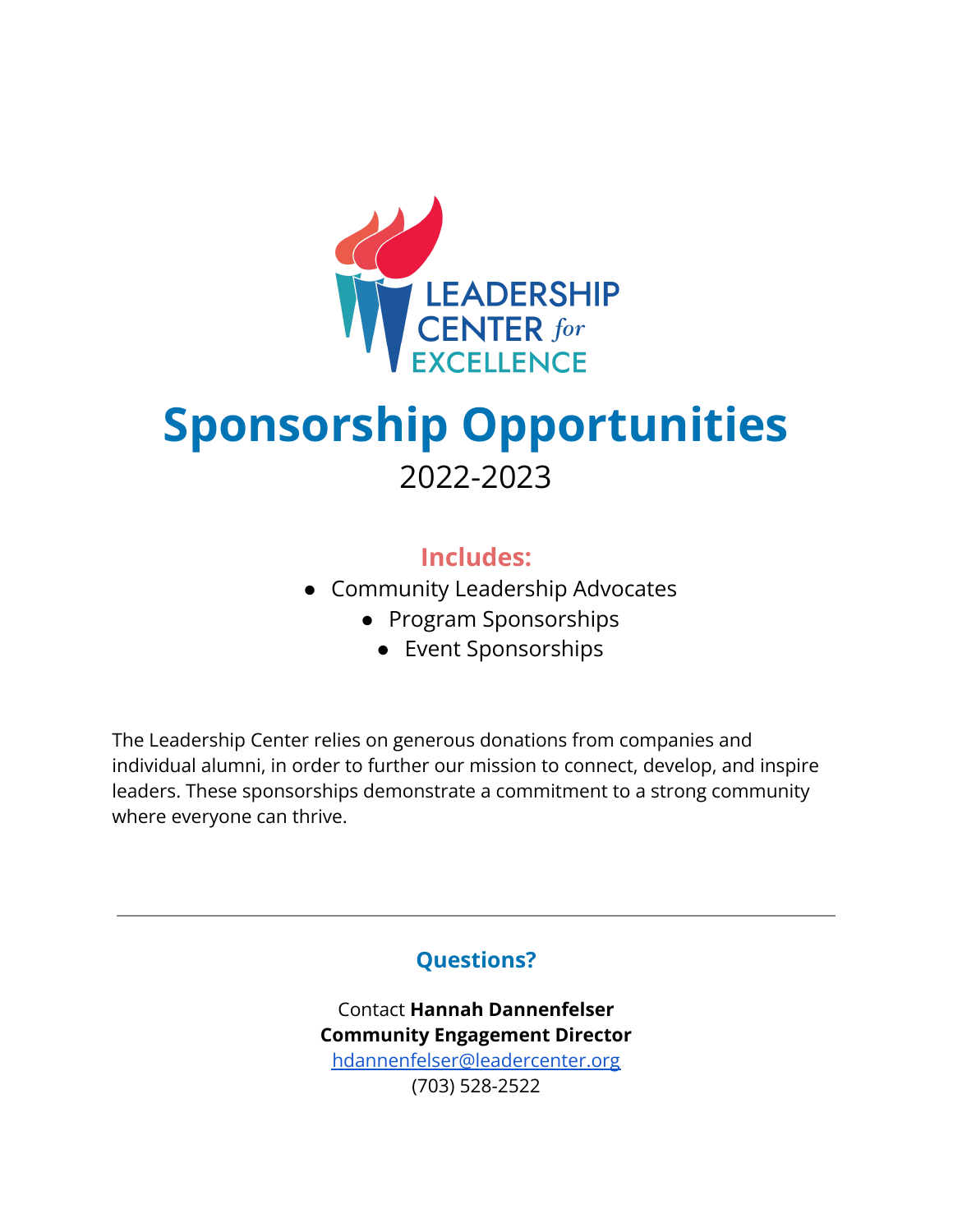### **TABLE OF CONTENTS**

| <b>COMMUNITY LEADERSHIP ADVOCATES</b>           | 3              |
|-------------------------------------------------|----------------|
| PROGRAM DAY SPONSOR: LEADERSHIP ARLINGTON       | $\overline{7}$ |
| PROGRAM DAY SPONSOR: IGNITE YOUNG PROFESSIONALS | 8              |
| SUMMER YOUTH PROGRAM LEAD SPONSORS              | 9              |
| SUMMER YOUTH PROGRAM PREMIER SPONSORS           | 10             |
| SUMMER YOUTH PROGRAM SUPPORTING SPONSORS        | 11             |
| ON BOARD! PREMIER SPONSORS                      | 12             |
| MLK DAY OF SERVICE PREMIER SPONSORS             | 15             |
| MLK DAY T-SHIRT SPONSORS                        | 16             |
| LEADERSHIP SUMMIT: CLASS SPEAKER SPONSOR        | 17             |
| LEADERSHIP SUMMIT: RECEPTION SPONSOR            | 18             |
| LEADERSHIP SUMMIT: SUPPORTING SPONSOR           | 19             |
| ALUMNI BREAKFAST REUNION SERIES PREMIER SPONSOR | 20             |
| <b>HOMECOMING PREMIER SPONSORS</b>              | 21             |
| ARLINGTON CARES PREMIER SPONSORS                | 22             |
| ARLINGTON CARES SUPPORTING SPONSORS             | 23             |
| NORTHERN VIRGINIA 40 UNDER 40 SPONSORSHIPS      | 24             |



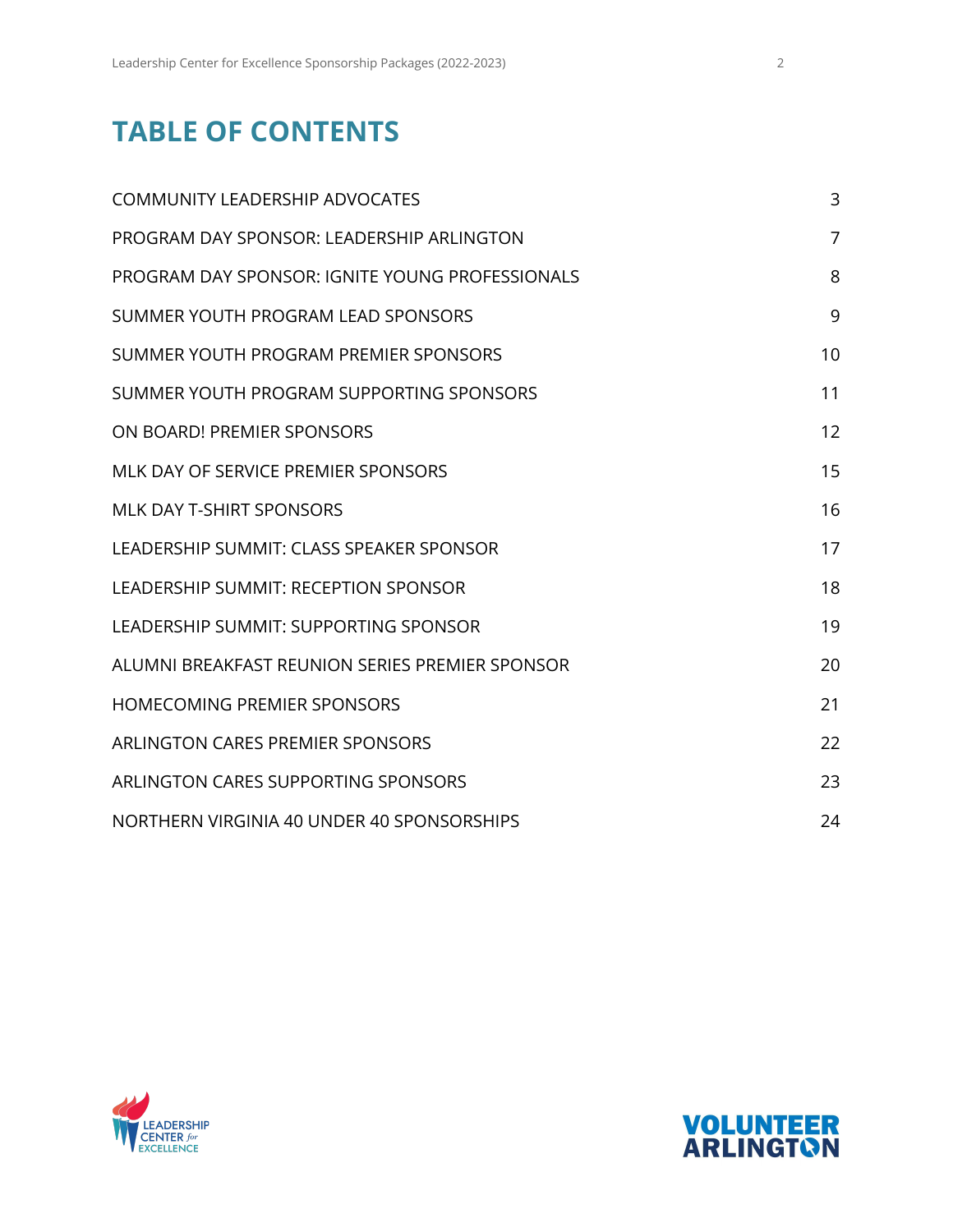### <span id="page-2-0"></span>**COMMUNITY LEADERSHIP ADVOCATES**

**Investment:** \$10,000 **Maximum sponsors:** 12

### **Timing:** Year-Round

The Leadership Center for Excellence's Community Leadership Advocates have demonstrated the highest level of investment in growing community leaders in our region. The sponsorship makes it possible for the Leadership Center to grow the impact of our business, nonprofit, and government sectors by training and connecting the leaders who are working on our most challenging issues. Our Community Leadership Advocates take leading roles in our priority programs, events, and initiatives.

- Logo recognition on home page in "Community Leadership Advocates" section
- Logo recognition, with link, on Leadership Center for Excellence "Annual Sponsors" page
- Logo recognition on agenda for all Leadership Arlington and Ignite Young Professionals programs
- Logo recognition on welcome sign for in-person Leadership Arlington and Ignite program days
- Logo recognition in Leadership Center for Excellence e-newsletter
- Two (2) social media posts recognizing the Community Leadership Advocate sponsorship
- Two (2) tickets to reception following Regional Leadership Summit
- One (1) Community Leadership Advocate Custom Supplemental Package (see examples on the next page)
- Industry exclusivity and first-right-of-refusal for total sponsorship renewal; First-right-of-refusal for supplement renewal



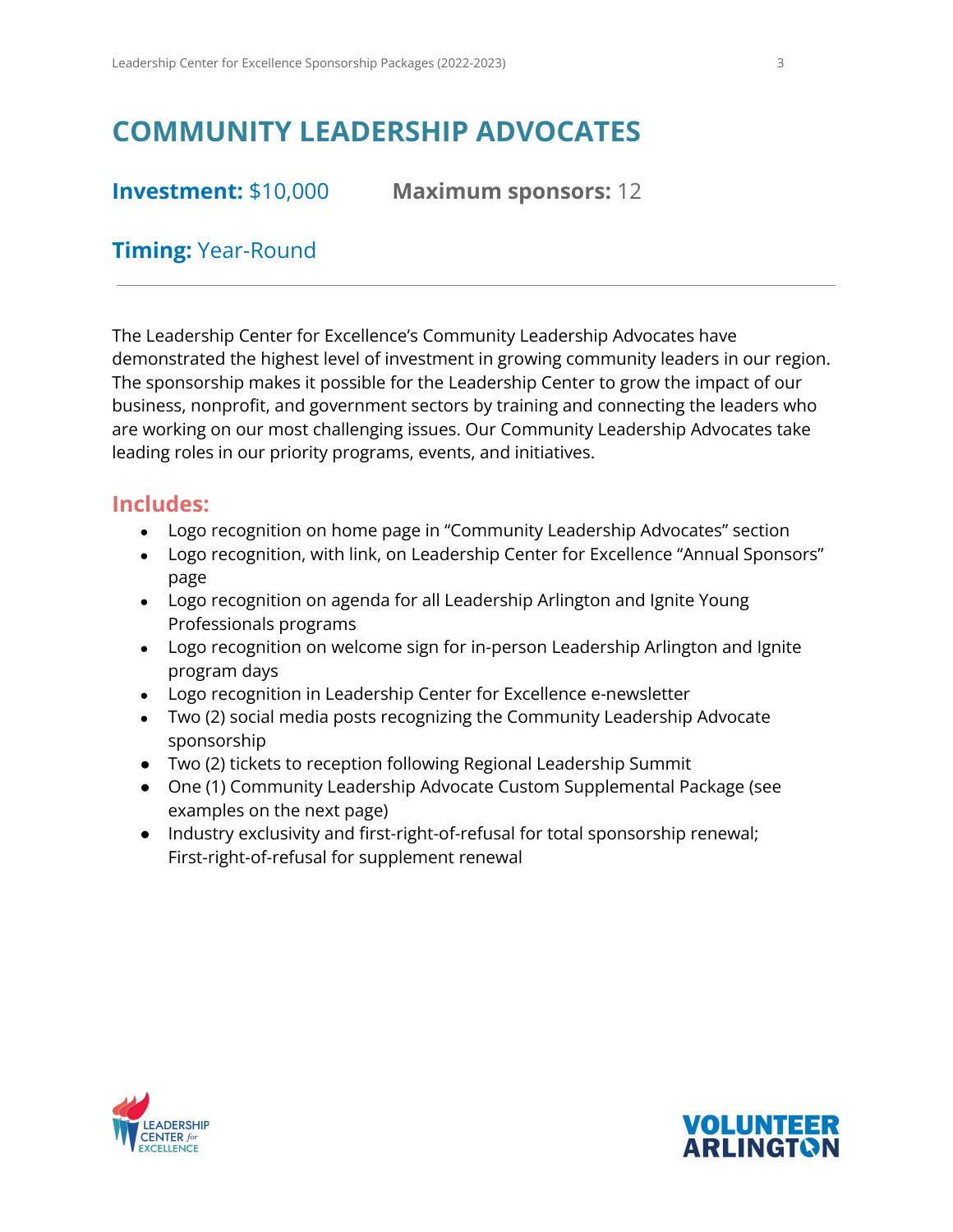### **COMMUNITY LEADERSHIP ADVOCATE SUPPLEMENTAL PACKAGES**

Community Leadership Advocates may select one of the following supplemental packages. Availability for each package is limited and selection is first-come-first-served.

#### **Scholarship Sponsor**

*(5 total)*

- Dedicated full scholarship for Leadership Arlington OR Ignite Young Professionals
- Logo recognition on leadercenter.org Scholarship Page
- Opportunity for one (1) of the Community Leadership Advocate social media posts to be co-branded scholarship feature

#### **Arlington Cares Premier Event Sponsor**

*(3 available)*

- Logo recognition on event marketing materials, including the event webpage and event slideshow
- Logo recognition on introductory slide for virtual event
- Verbal recognition during event

#### **Leadership Summit Signature Sponsor**

*(1 available, Accenture has first-right-of-refusal)*

- Top-level logo recognition on event webpage and marketing materials
- Opportunity for representative to welcome attendees at the Summit
- Five (5) tickets to the Leadership Summit
- Exclusive opportunity for company promotional materials at registration desk

### **Volunteer Arlington MLK Day Premier Sponsor**

*(5 total)*

- Logo recognition on event marketing materials, including the event webpage and event slideshow
- Logo recognition on in-person event signage
- Logo recognition on event t-shirts
- Verbal recognition during the event

#### **Program Day Sponsorships**

*(based on availability)*

- Opportunity for representative to speak to both a Leadership Arlington and Ignite Young Professionals class
- Company name listed on agenda
- Company thanked in LCE e-newsletter, after the class; logo included
- Post-event social media acknowledgment

#### **Torch Award Sponsor**

*(1 available, Dominion Energy has first-right-of-refusal)*

- Award titling privilege (e.g., Dominion Energy Torch Award)
- Secondary logo recognition on Leadership Summit event webpage and marketing materials
- Opportunity for representative to present Torch Award at the Leadership Summit
- Five (5) tickets to the Leadership Summit



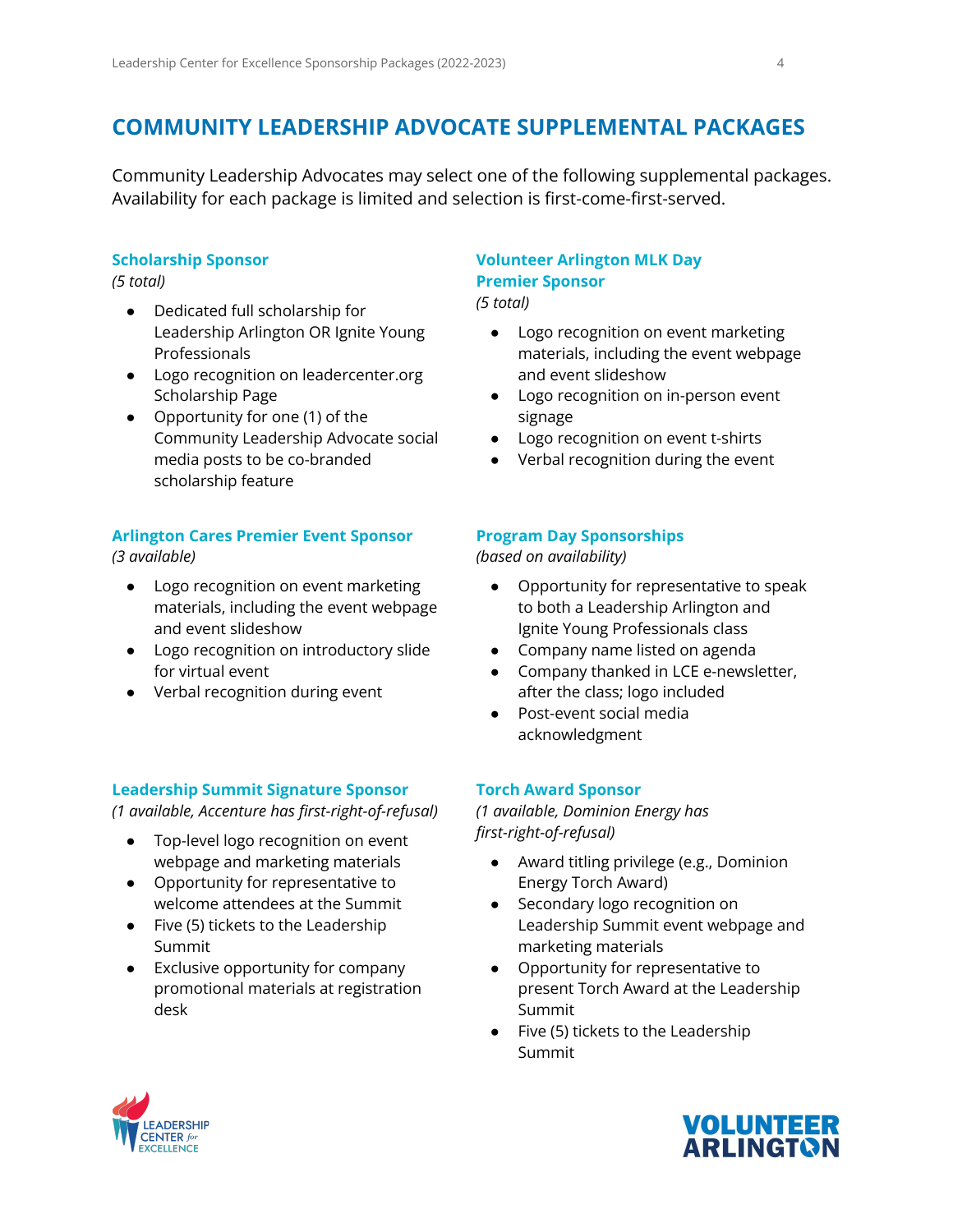#### **Homecoming Premier Sponsor**

*(1 available)*

- Two (2) invitations to Homecoming event for Leadership Arlington and Ignite Young Professionals
- Opportunity for representative to verbally welcome new class members at event
- Opportunity to script a brief message on behalf of the sponsoring organization to welcome Leadership Arlington and Ignite Young Professionals. Leadership Center staff will include the message in class introductory communications.

#### **LCE Alumni Reception Sponsor**

*(1 available)*

- Top-level logo recognition on event signage
- Logo recognition on Summit slide advertising reception
- Opportunity to welcome all attendees at the beginning of the program
- Opportunity to provide promotional materials in the reception area
- Elevated sponsor recognition on name badges for attendees representing company

#### **Alumni Breakfast Series Premier Sponsor**

*(1 available)*

- Includes two (2) Breakfast Reunion Series
- Top-level logo recognition on event webpage and event marketing materials
- Opportunity to give brief remarks to welcome alumni attendees
- Breakfast provided for up to three (3) alumni representatives from the sponsor organization
- Exclusive opportunity for company promotional materials on breakfast tables

If you have an idea for a supplemental package that isn't listed here, we are happy to discuss custom opportunities. Contact **hdannenfelser@leadercenter.org**.



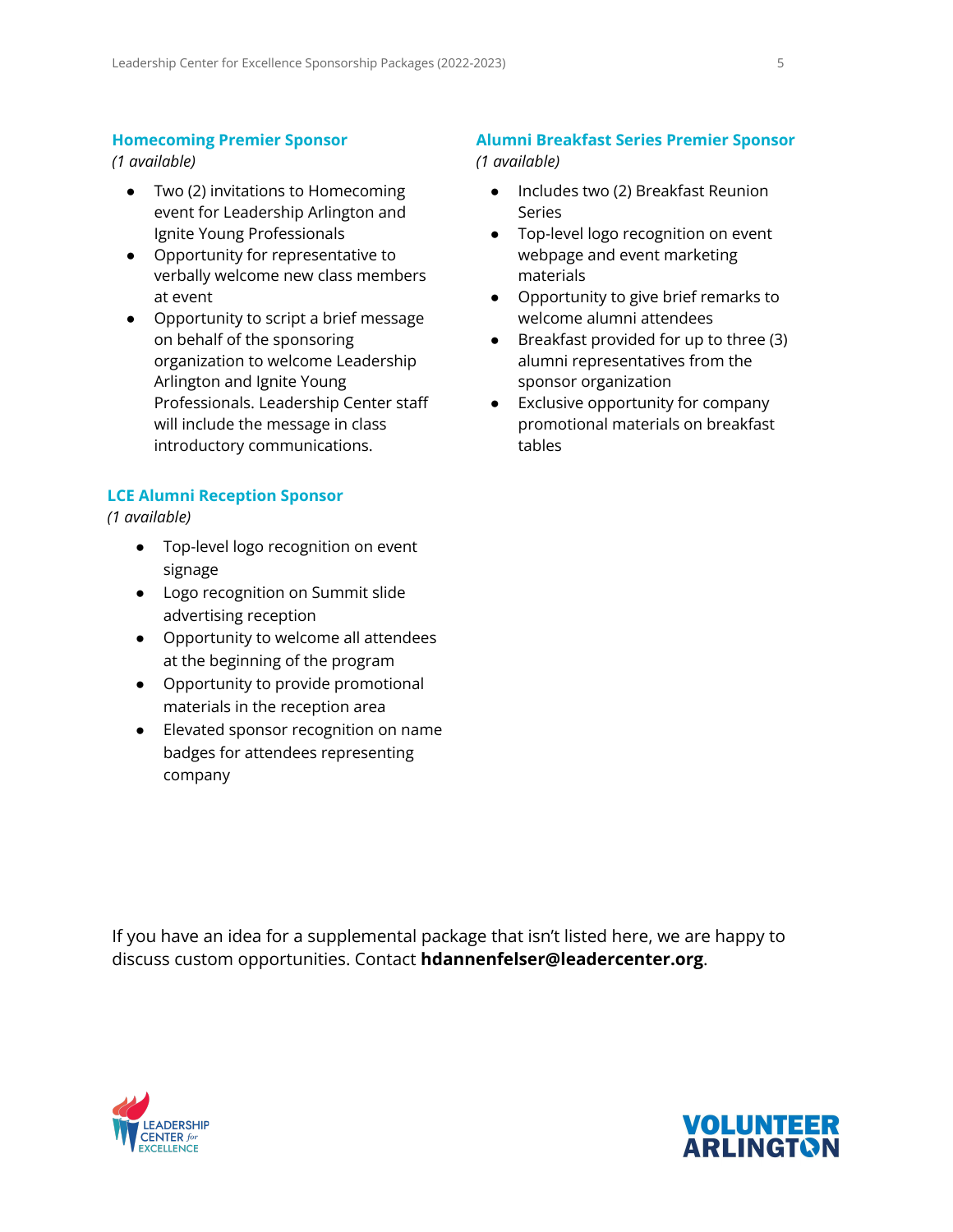# **Program Sponsorships**



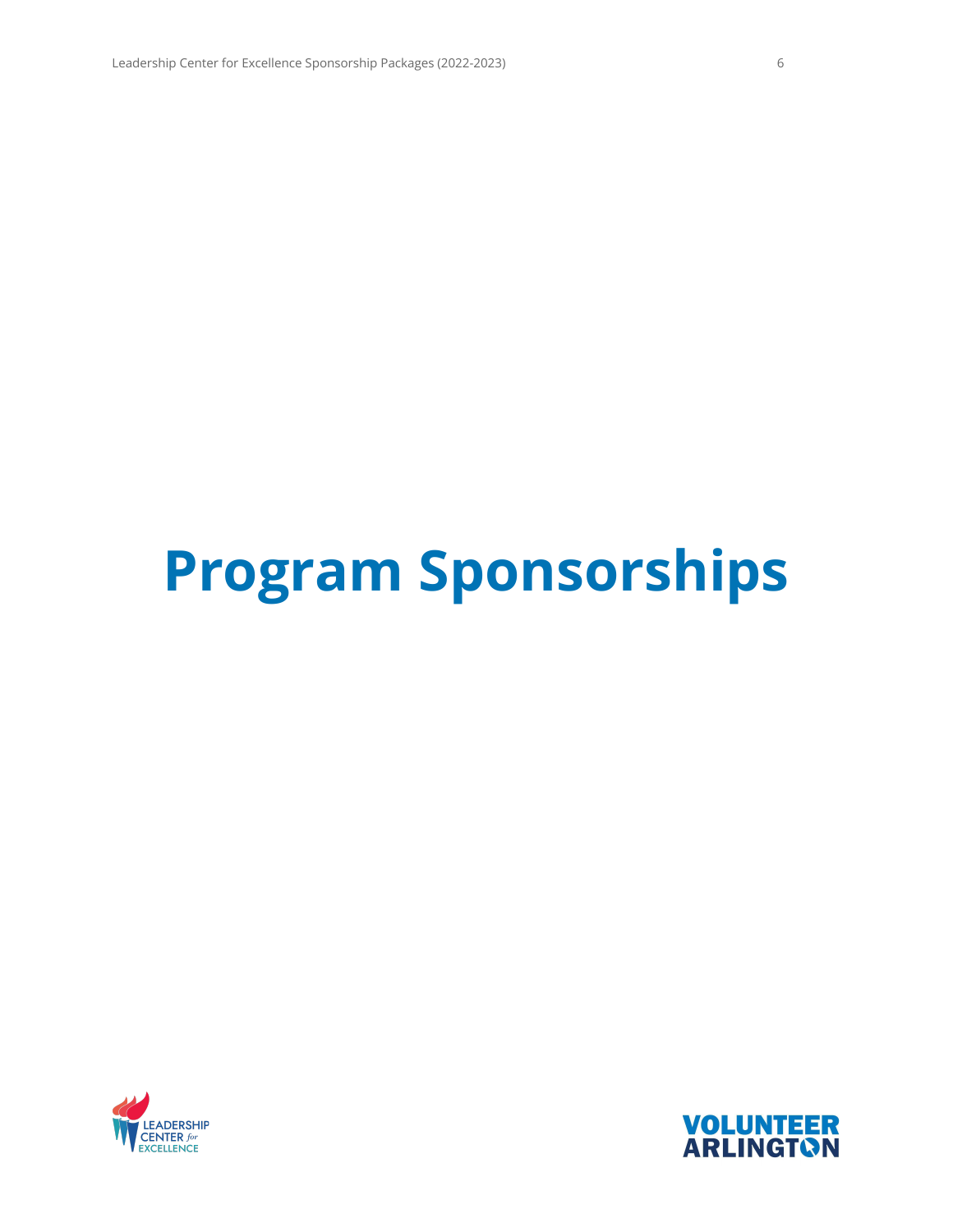### <span id="page-6-0"></span>**PROGRAM DAY SPONSOR: LEADERSHIP ARLINGTON**

**Investment:** \$2,500 **Maximum sponsors:** 1 per class day

### **Timing:** Based on Availability

Program Day Sponsors demonstrate their commitment to the Leadership Center's training programs and have the opportunity to reach current classes during their chosen program day for Leadership Arlington.

- Opportunity for representative to speak to welcome a Leadership Arlington class
- Company name listed on class agenda
- Company thanked in Leadership Center newsletter, after the class; logo included
- Company thanked on social media, after program day



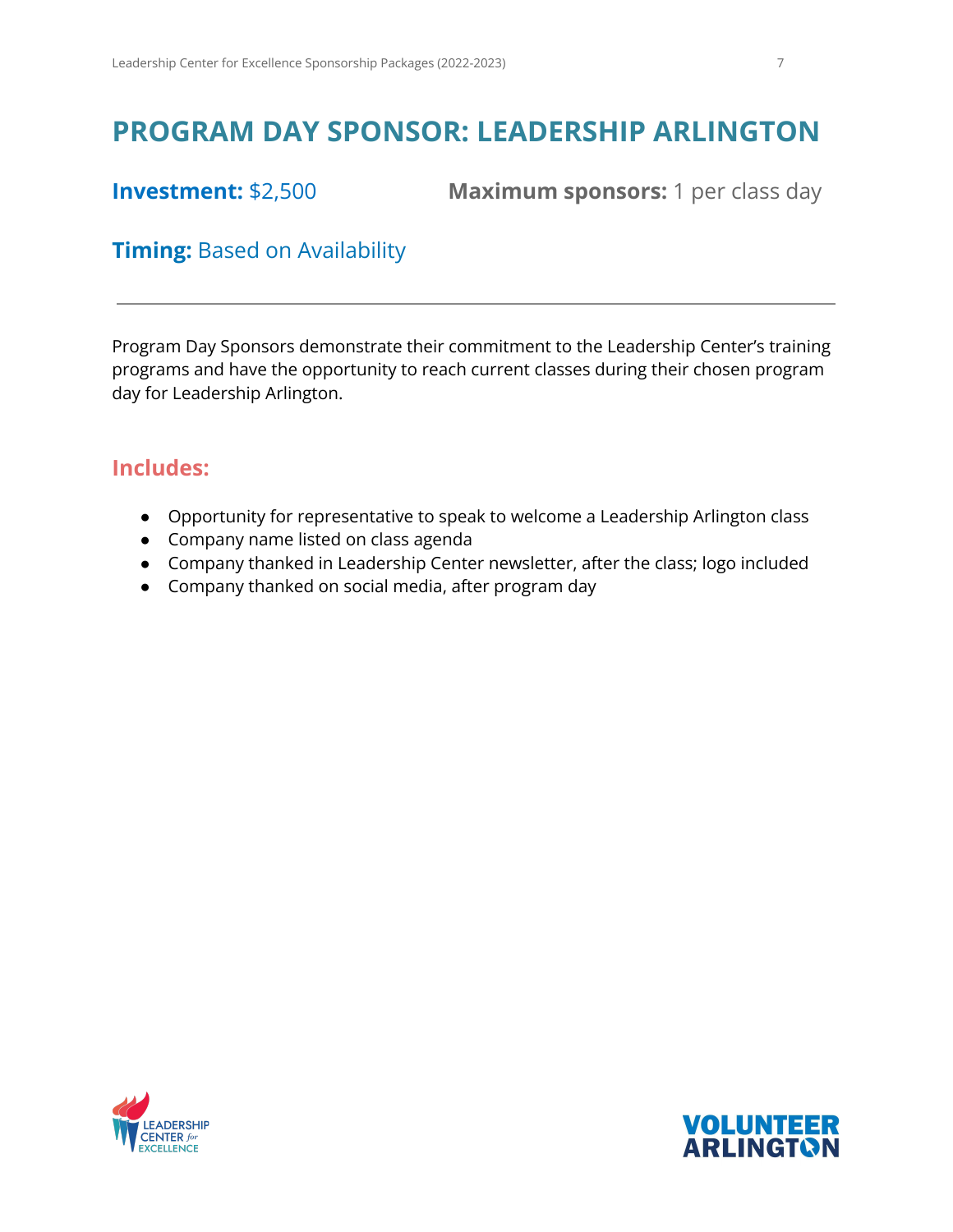### <span id="page-7-0"></span>**PROGRAM DAY SPONSOR: IGNITE YOUNG PROFESSIONALS**

**Investment:** \$1,500 **Maximum sponsors:** 1 per class day

### **Timing:** Based on Availability

Program Day Sponsors demonstrate their commitment to the Leadership Center's training programs and have the opportunity to reach current classes during their chosen program day for Ignite Young Professionals.

- Opportunity for representative to speak to welcome an Ignite Young Professionals class
- Company name listed on class agenda
- Company thanked in Leadership Center newsletter, after the class; logo included
- Company thanked on social media, after program day



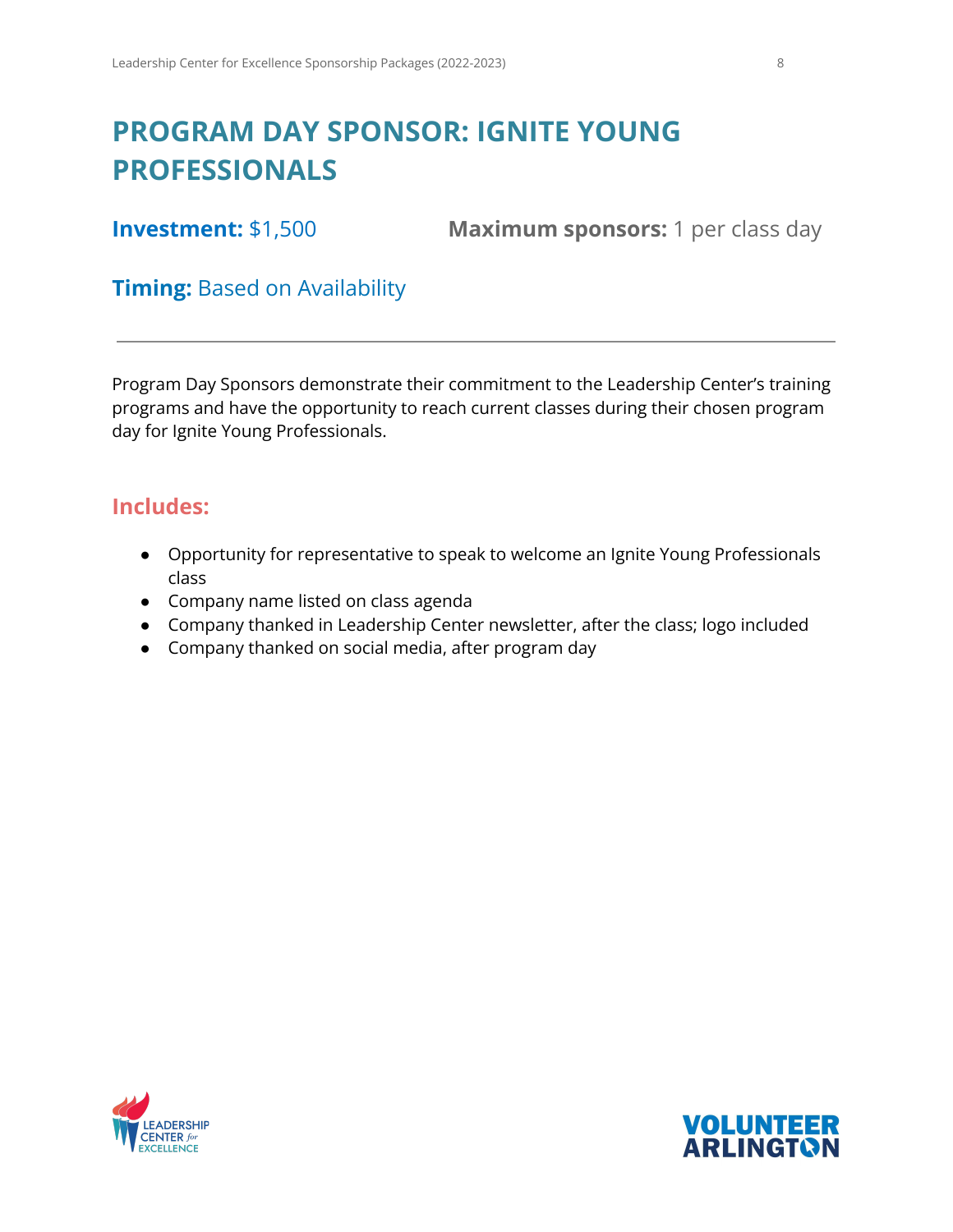### <span id="page-8-0"></span>**SUMMER YOUTH PROGRAM LEAD SPONSORS**

**Investment:** \$5,000 **Maximum sponsors:** 3

**Timing:** July 18 – 22, 2022

The Leadership Center's Summer Youth Program trains rising 11 $^{\rm th}$  and 12 $^{\rm th}$  graders in leadership development and civic engagement in order to grow the next generation of leaders. Sponsors of this long-standing summer program support the education of local students, are appreciated by parents, and benefit the larger community.

- Logo recognition on program marketing materials (e.g. newsletters, website)
- Logo recognition on agendas and on program day slides
- Logo recognition on in-person signage
- Opportunity to briefly speak to students



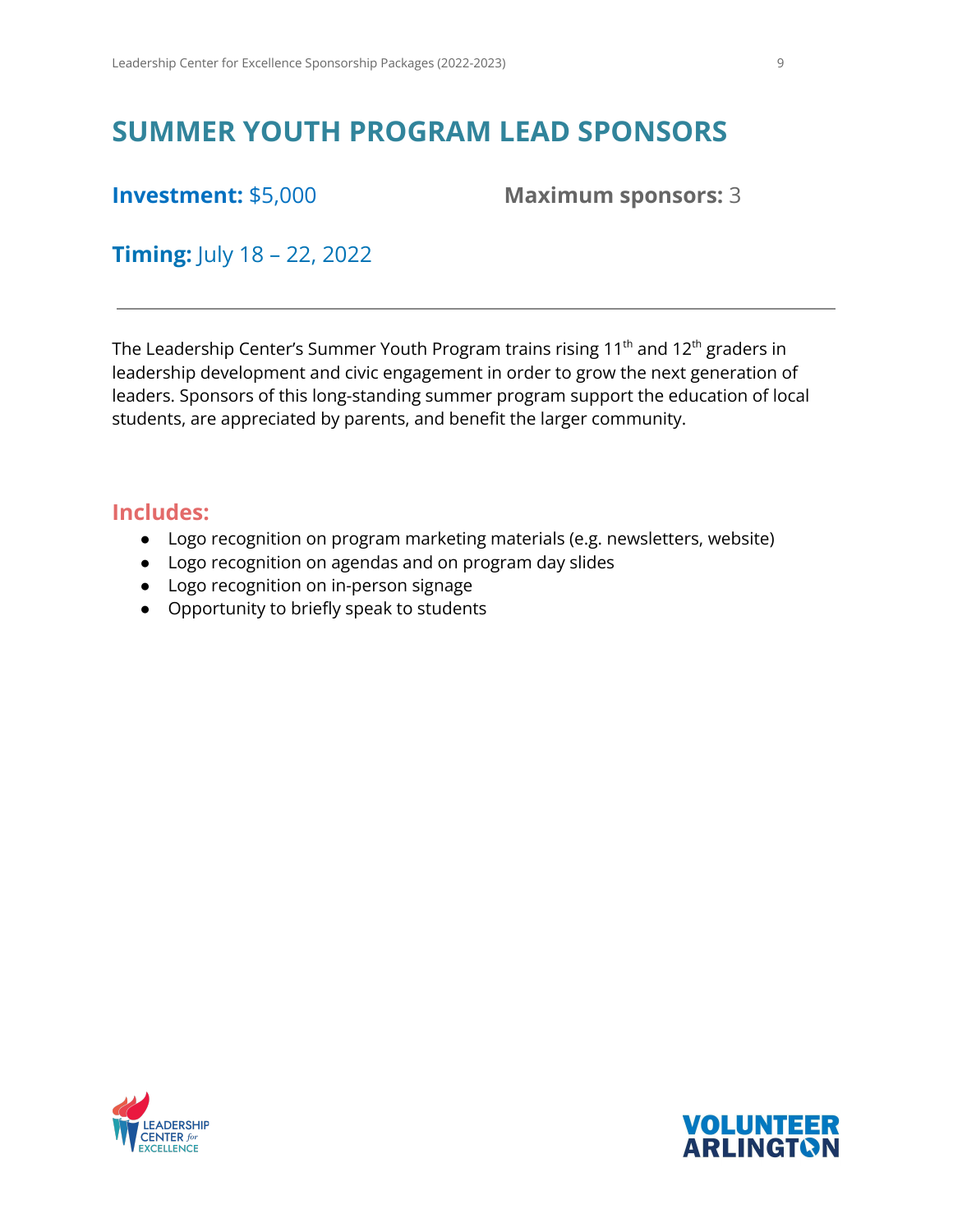### <span id="page-9-0"></span>**SUMMER YOUTH PROGRAM PREMIER SPONSORS**

**Investment:** \$1,000

**Timing:** July 18 – 22, 2022

The Leadership Center's Summer Youth Program trains rising 11 $^{\rm th}$  and 12 $^{\rm th}$  graders in leadership development and civic engagement in order to grow the next generation of leaders. Sponsors of this long-standing summer program support the education of local students, are appreciated by parents, and benefit the larger community.

- Upper-level name recognition on event marketing materials
- Upper-level name recognition on agendas and on program day slides



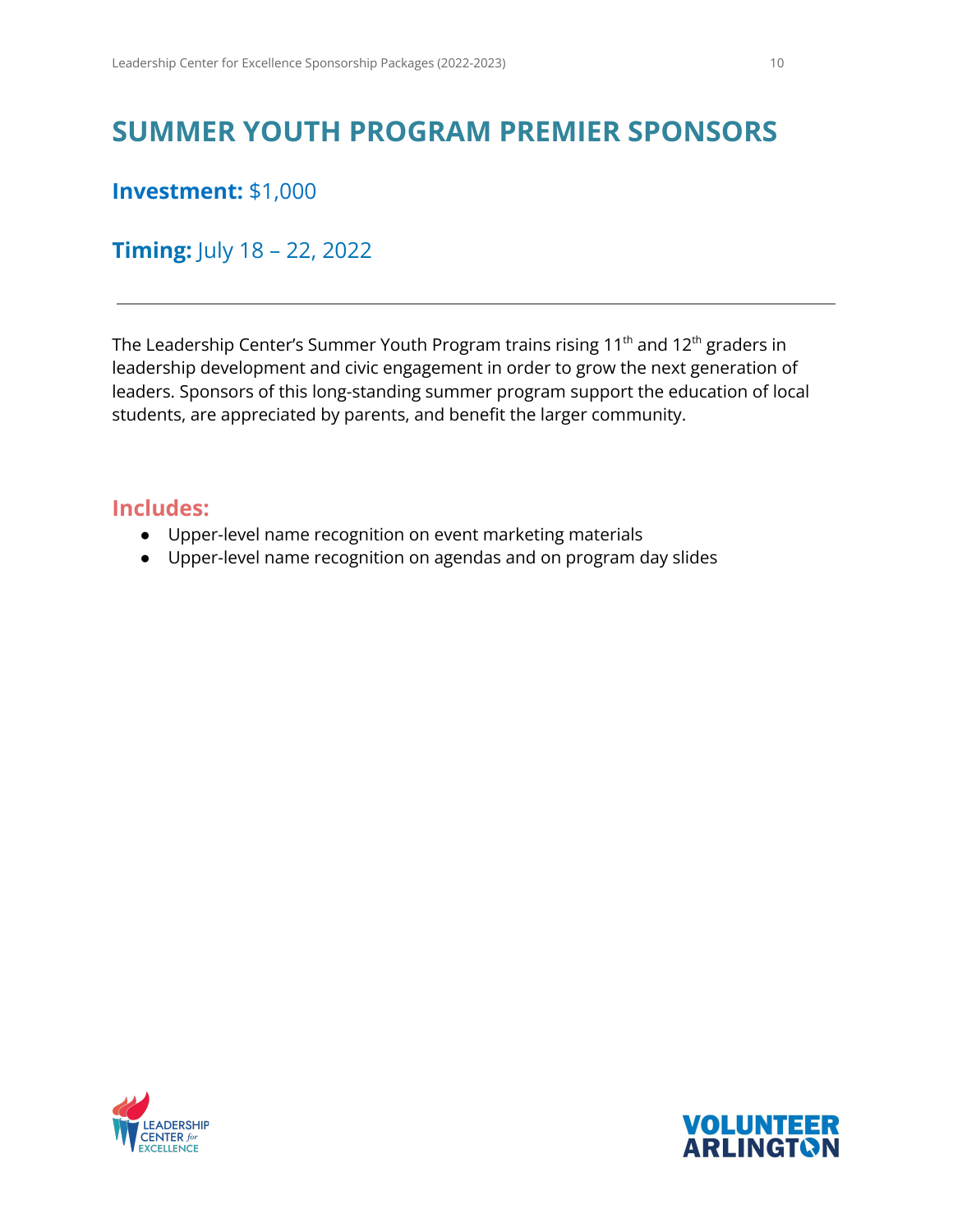### <span id="page-10-0"></span>**SUMMER YOUTH PROGRAM SUPPORTING SPONSORS**

### **Investment:** \$500

### **Timing:** July 18 – 22, 2022

The Leadership Center's Summer Youth Program trains rising 11 $^{\rm th}$  and 12 $^{\rm th}$  graders in leadership development and civic engagement in order to grow the next generation of leaders. Sponsors of this long-standing summer program support the education of local students, are appreciated by parents, and benefit the larger community.

- Name recognition on event marketing materials
- Name recognition on agendas and on program day slides



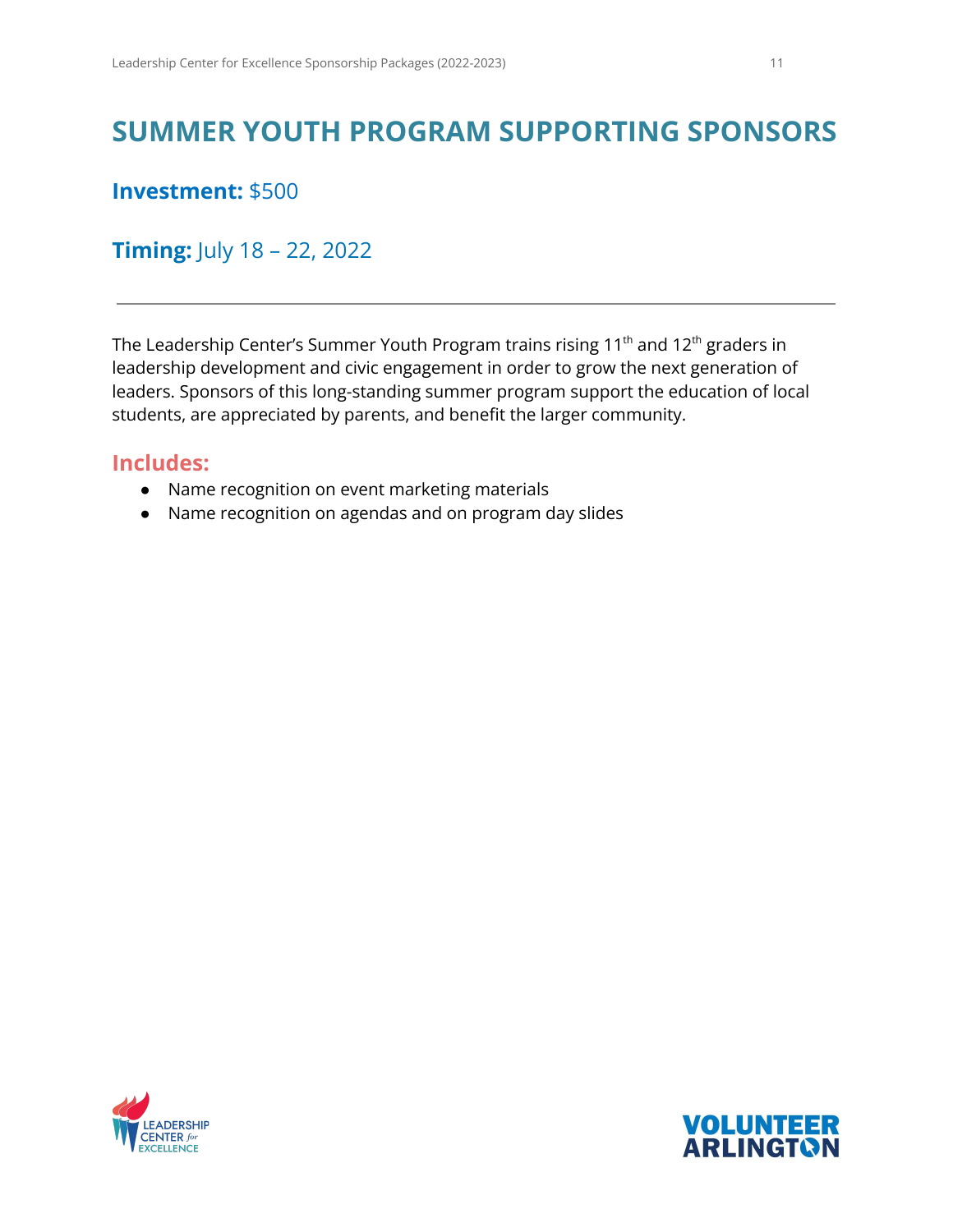### <span id="page-11-0"></span>**ON BOARD! PREMIER SPONSORS**

**Investment:** \$2,500 **Maximum sponsors:** 2 per session

**Timing:** October 14, 2022 or May 12, 2023

On Board! Lead Sponsors take a leading role in building civic engagement capacity by supporting local leaders in training to become high-quality Board members. Sponsors reach high-impact volunteers who are leveraging their skills to guide nonprofit organizations.

- Logo recognition on program marketing materials
- Logo recognition on agenda and on program day slides
- Three (3) free registrations for On Board! training
- Opportunity for a representative to welcome participants
- Post-event social media acknowledgment
- Opportunity to include a one pager in On Board! participant folder
- Opportunity to provide promotional materials to attendees



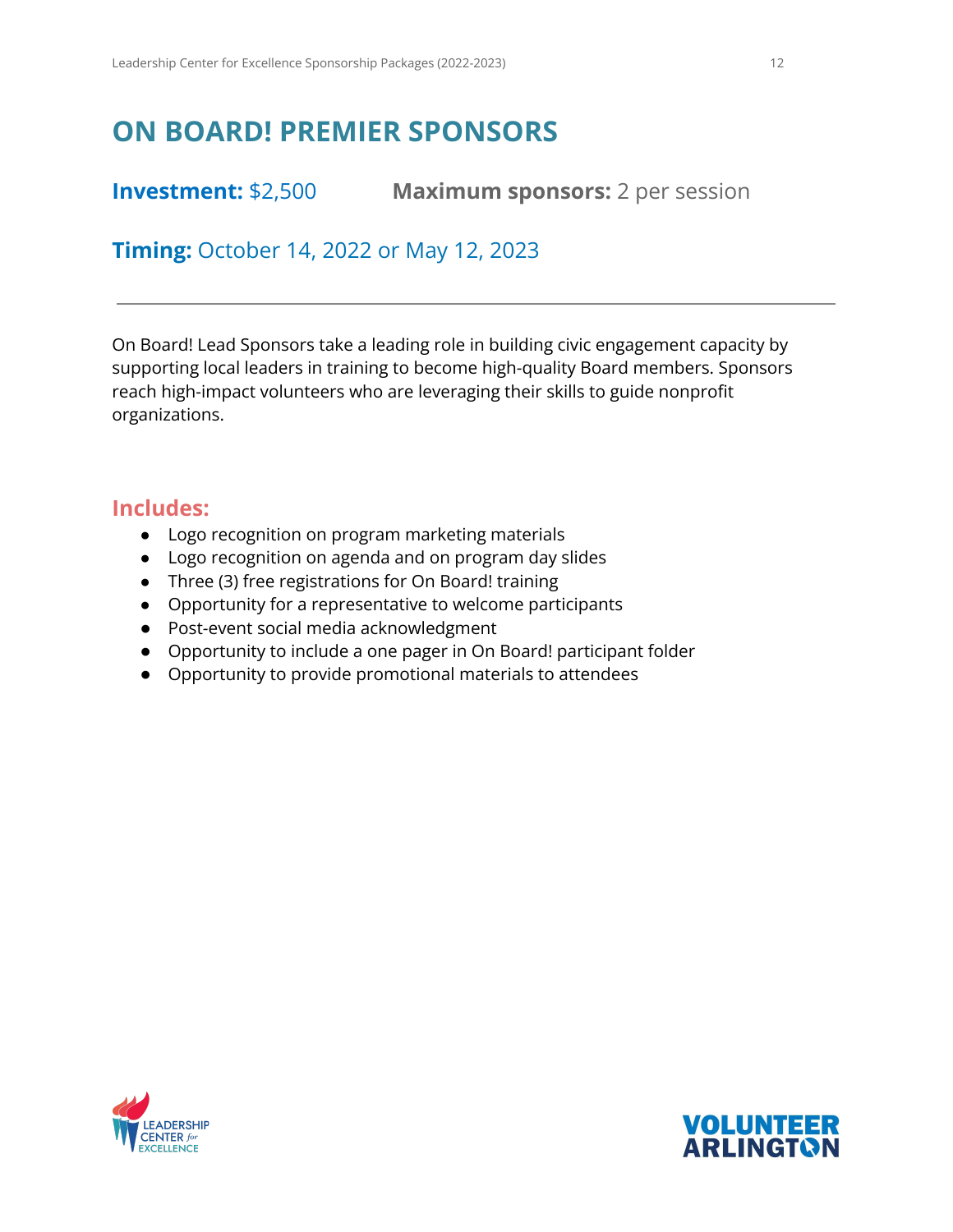### **ON BOARD! SUPPORTING SPONSORS**

### **Investment:** \$1,500

**Timing:** October 14, 2022 or May 12, 2023

On Board! Supporting Sponsors take a critical role in building civic engagement capacity by supporting local leaders in training to become high-quality volunteer Board members. They reach high-impact volunteers who are leveraging their skills to guide nonprofit organizations.

- Name recognition on event marketing materials
- Name recognition on agenda and on program day slides
- One (1) free registration for On Board! training



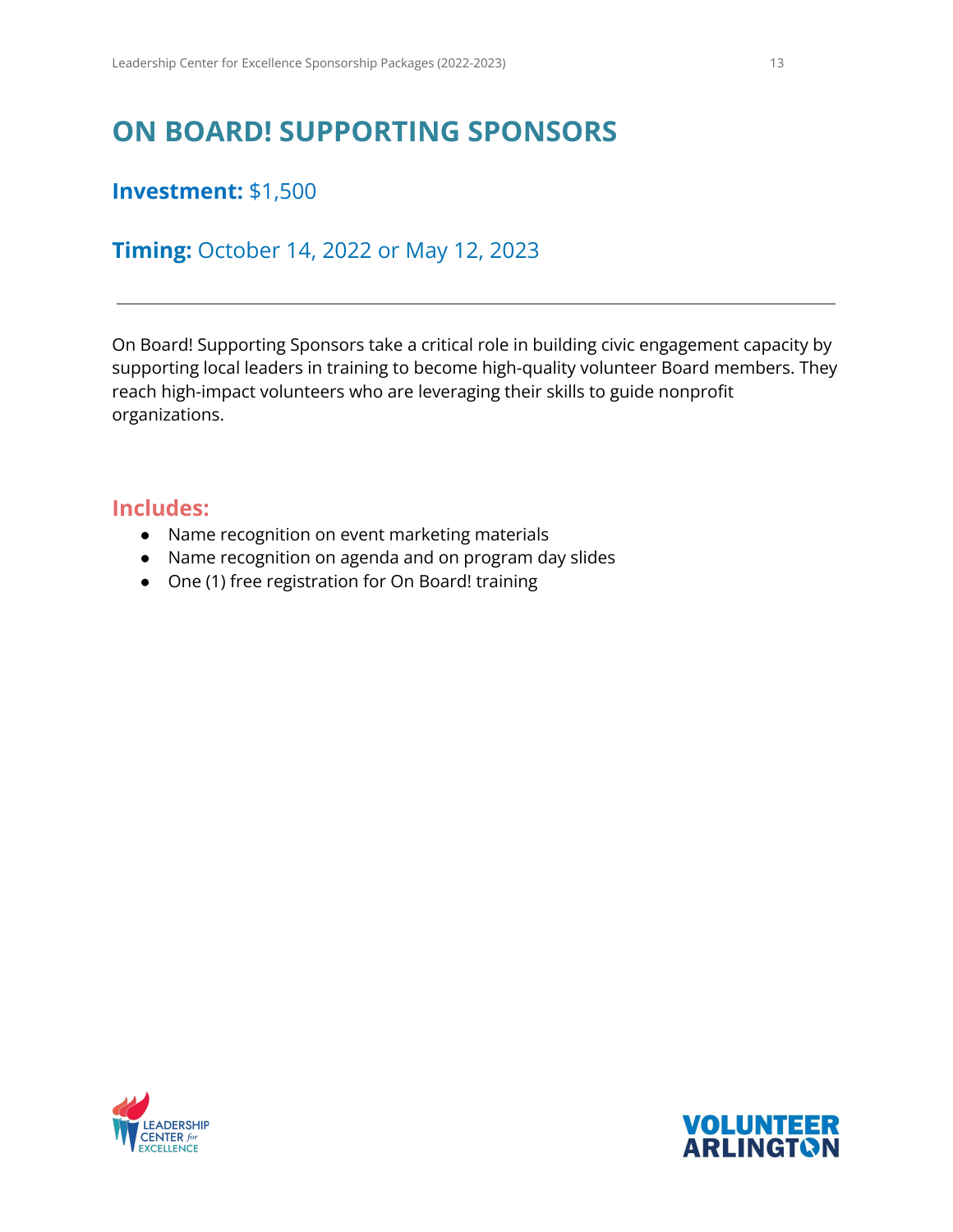# **Event Sponsorships**



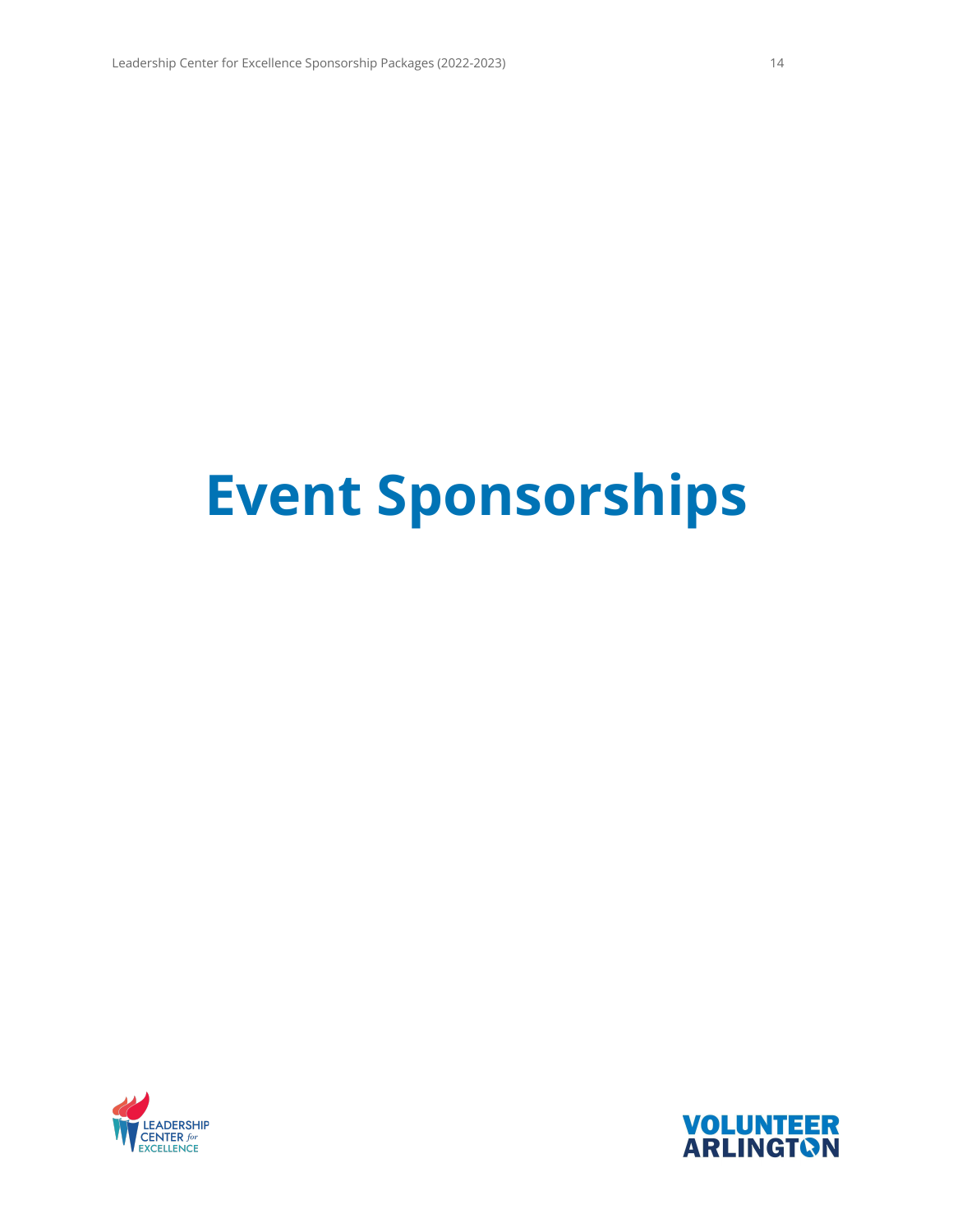### <span id="page-14-0"></span>**MLK DAY OF SERVICE PREMIER SPONSORS**

**Investment:** \$5,000 **Maximum sponsors:** 5

**Timing:** January 16, 2023

MLK Day of Service Premier Sponsors show the highest level of support for volunteerism in Arlington on this day of service in honor of Dr. Martin Luther King, Jr. Sponsors demonstrate their commitment to Dr. King's vision of a beloved community and reach volunteers across Arlington.

- Logo recognition on event marketing materials, including the event webpage and event slideshow
- Logo recognition on in-person event signage
- Logo recognition on event t-shirts
- Verbal recognition during the event
- Opportunity for company promotional materials at event



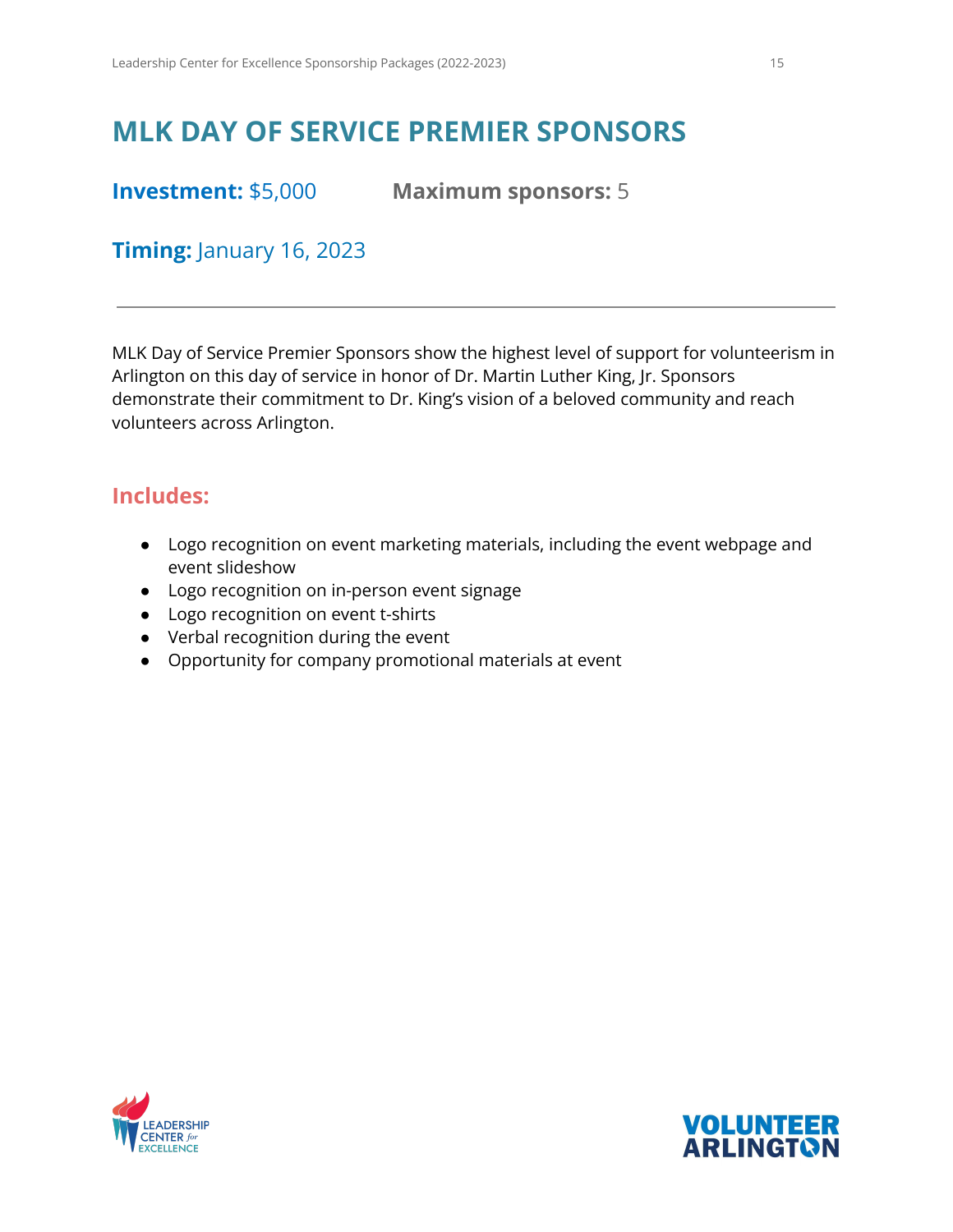### <span id="page-15-0"></span>**MLK DAY T-SHIRT SPONSORS**

**Investment:** \$1,000 **Maximum sponsors:** 8

**Timing:** January 16, 2023

MLK Day T-Shirt Sponsors show their support for volunteerism in Arlington and Dr. Martin Luther King, Jr.'s vision of a beloved community. Thousands of Arlingtonians recognize this sponsor's support during the annual MLK Day of Service and after the event as the t-shirt circulates in the community.

- Company name listed on event t-shirt
- Company name listed on event slideshow



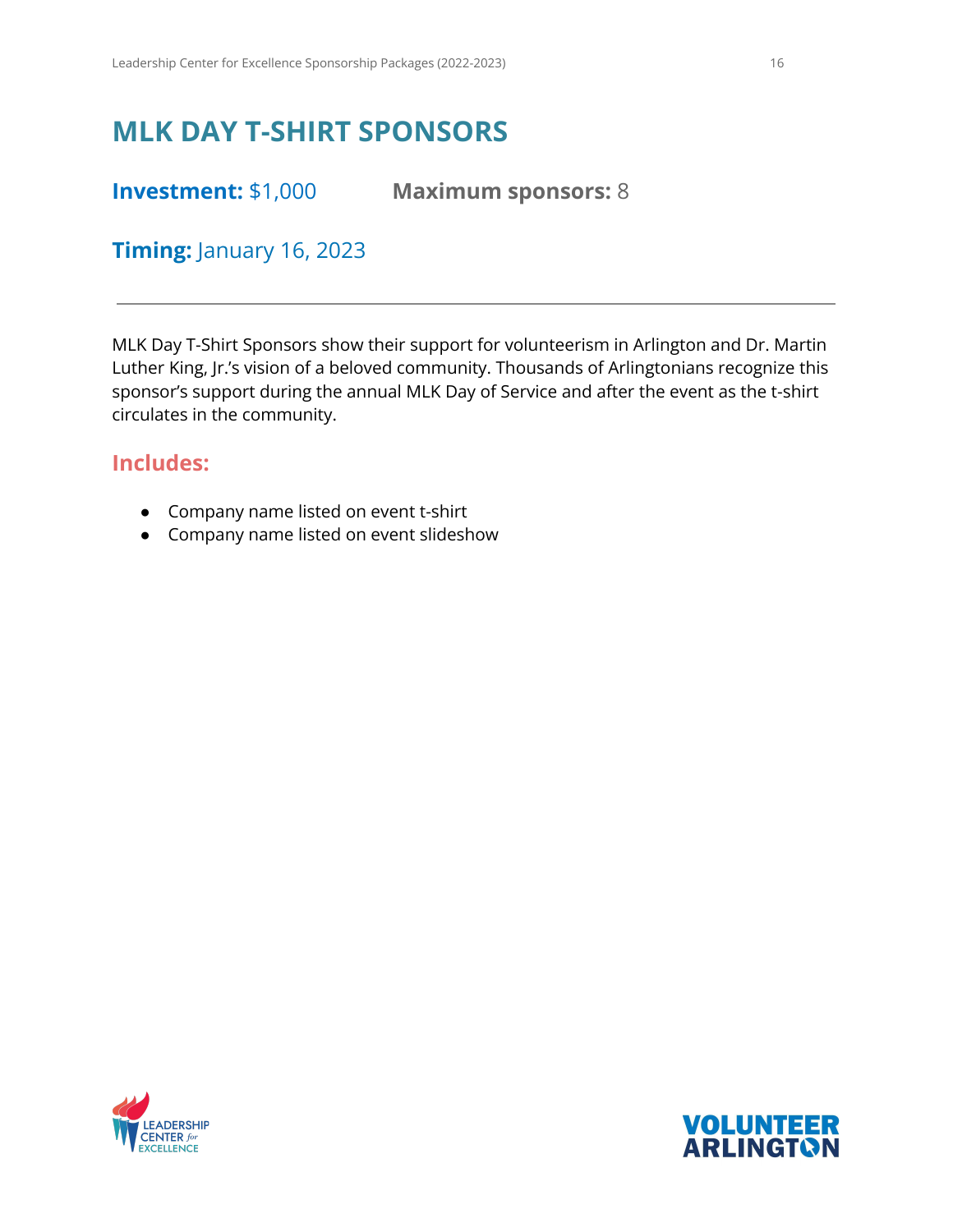### <span id="page-16-0"></span>**LEADERSHIP SUMMIT: CLASS SPEAKER SPONSOR**

**Investment:** \$5,000 **Maximum sponsors:** 1

### **Timing:** May 18, 2023

The Leadership Center for Excellence is proud to present its annual Regional Leadership Summit in May. Members of the Leadership Arlington, Leadership Alexandria, and Ignite Young Professionals classes vote for an inspiring classmate to serve as their class speaker at the annual summit. Speakers briefly share lessons learned and visions for future leadership.

- Secondary logo recognition on Leadership Summit event page and marketing materials
- Opportunity to distribute diplomas to classes of Leadership Arlington and Ignite Young Professionals on final program day (Note: Different day than Summit)
- Opportunity to introduce three (3) class speakers in front of all Summit attendees
- Five (5) tickets to the Summit
- Elevated sponsor recognition on name badges for attendees representing company



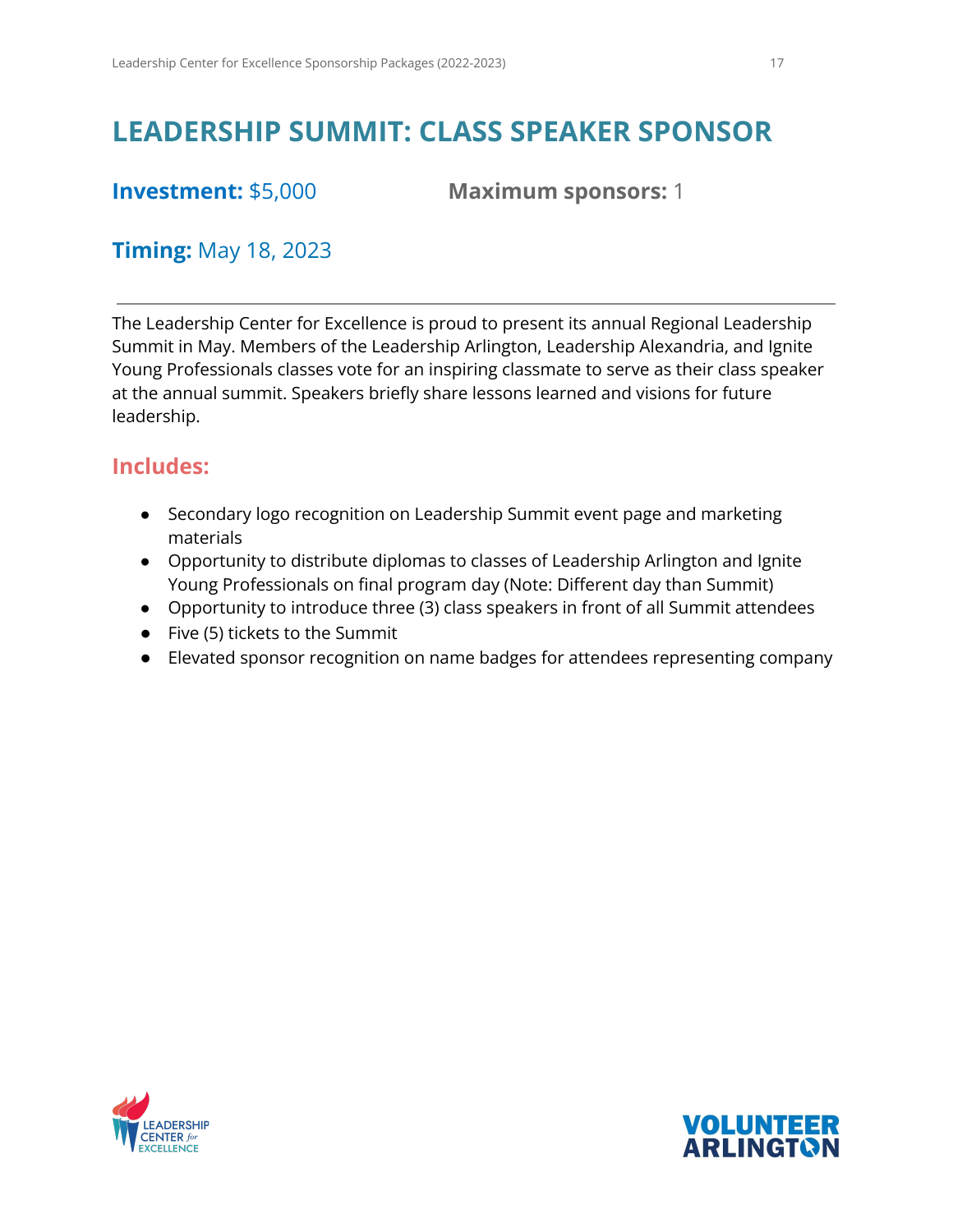### <span id="page-17-0"></span>**LEADERSHIP SUMMIT: RECEPTION SPONSOR**

**Investment:** \$5,000 **Maximum sponsors:** 1

### **Timing:** May 18, 2023

The Leadership Center for Excellence is proud to present its annual Regional Leadership Summit in May. This sponsorship for the Leadership Summit & Alumni Reception makes it possible for Summit attendees to gather at the end of the day to reflect on the day, and for Leadership Center alumni to gather and mingle with Summit attendees.

- Top-level logo recognition on event signage during reception
- Logo recognition on Summit slide advertising reception
- Opportunity to welcome all attendees at the beginning of the program
- Opportunity to provide promotional materials in the reception area
- Five (5) tickets to the Summit
- Elevated sponsor recognition on name badges for attendees representing company



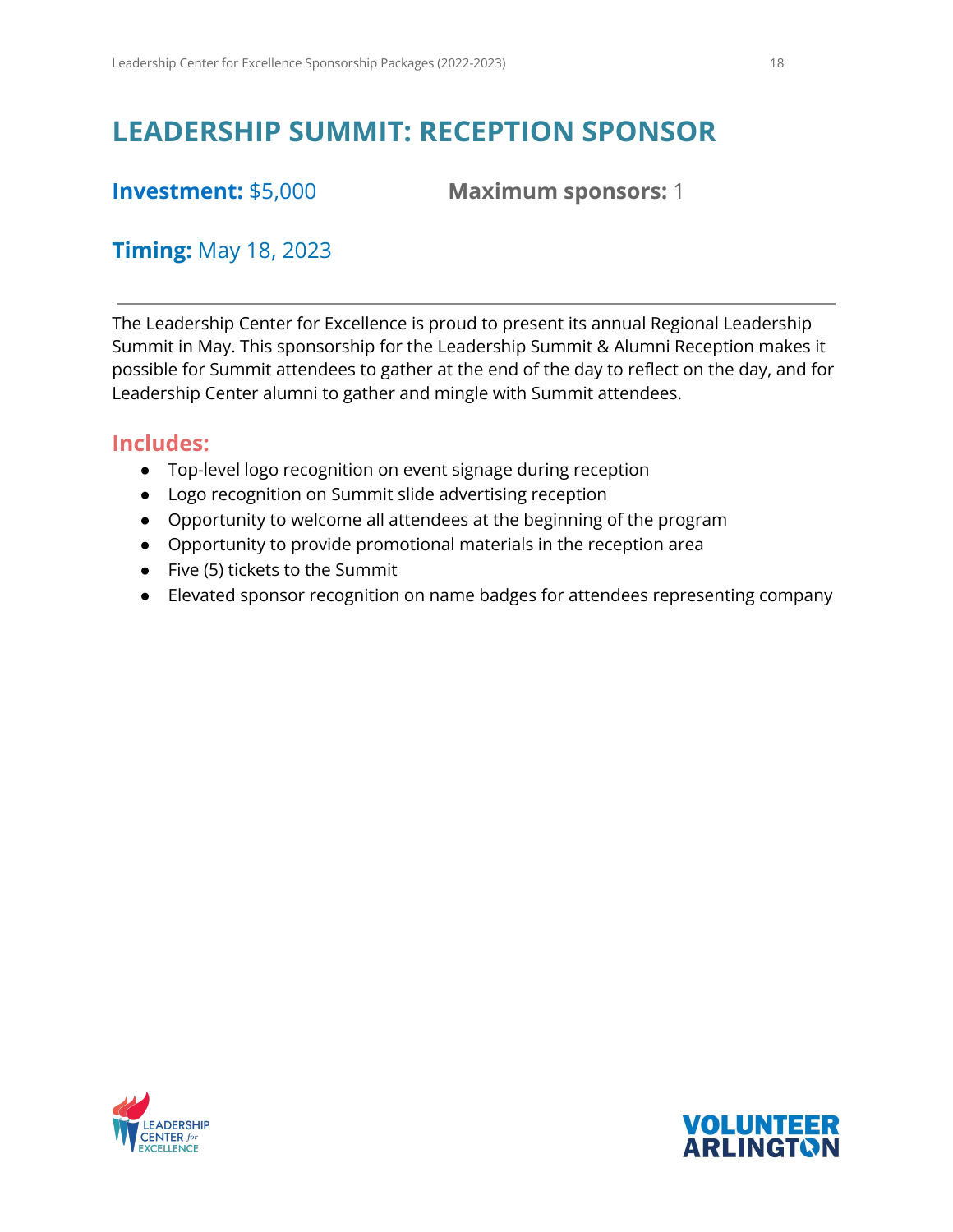### <span id="page-18-0"></span>**LEADERSHIP SUMMIT: SUPPORTING SPONSOR**

### **Investment:** \$1,000

### **Timing:** May 18, 2023

The Leadership Center for Excellence is proud to present its annual Regional Leadership Summit annually in May. Leadership Summit Supporting Sponsors reach all program attendees to demonstrate their support of local leadership and civic engagement growth opportunities.

- Name recognition on event page
- Name recognition on dedicated event emails
- Name recognition on event signage and in event folder
- Name recognition on Summit slides
- Two (2) tickets to the Summit
- **●** Elevated sponsor recognition on name badges for attendees representing company



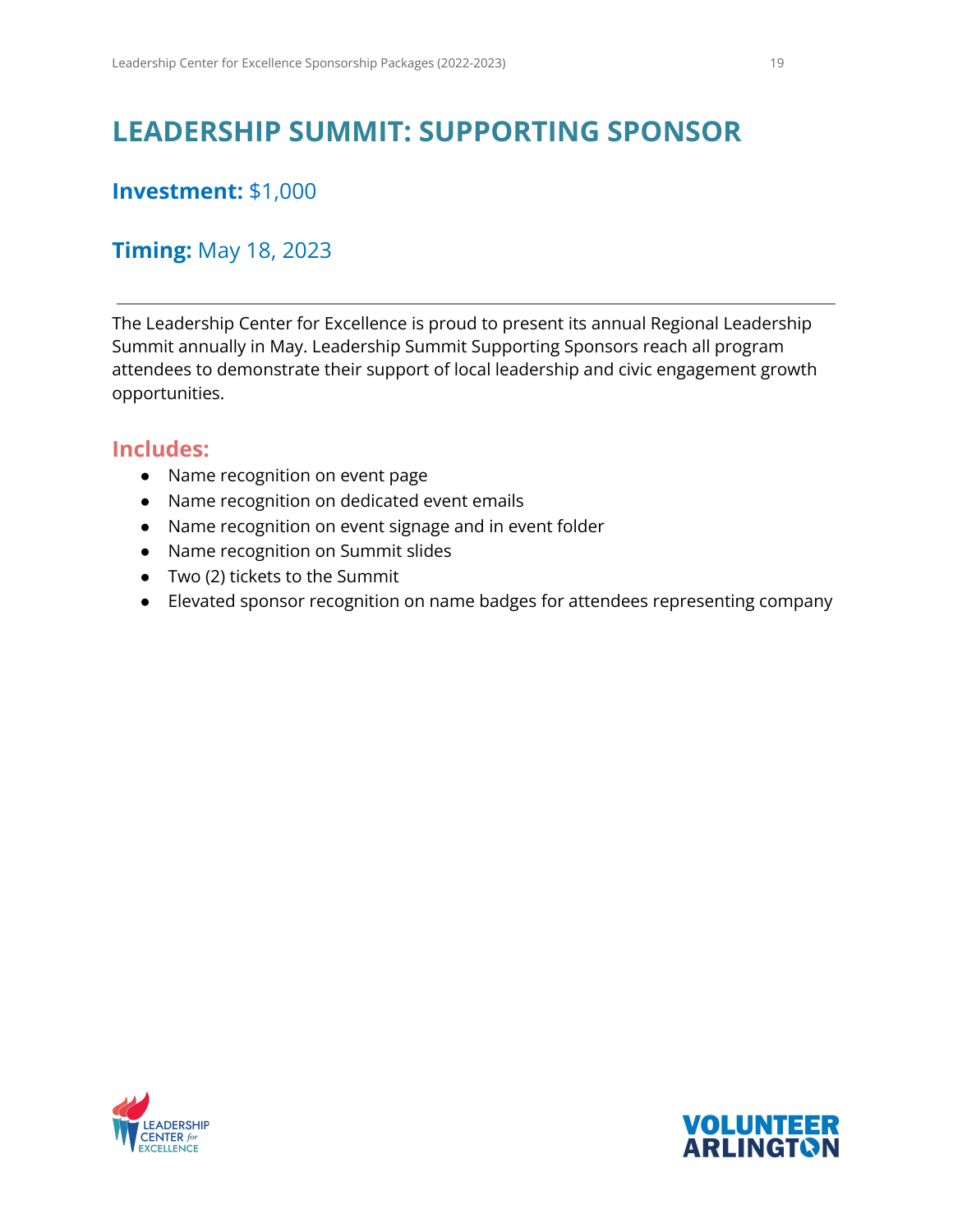### <span id="page-19-0"></span>**ALUMNI BREAKFAST REUNION SERIES PREMIER SPONSOR**

**Investment:** \$2,500 **Maximum sponsors:** 1 Per Series

**Timing:** October 5 & 6, 2022 or February 2023 (exact dates TBD)

Alumni Breakfast Reunions provide an opportunity for Leadership Center alumni from all classes to re-connect over an informal breakfast. The Breakfast Reunion series is offered twice a year, with each series including two breakfasts for alumni to choose to attend. The Premier Sponsor has the opportunity to reach attendees as they join the Leadership Center to start the day together.

- Logo recognition on event webpage and event marketing materials
- Logo recognition on event signage
- Opportunity to give brief remarks to welcome alumni attendees
- Breakfast provided for up to three (3) alumni representatives from the sponsor organization
- Exclusive opportunity for company promotional materials on breakfast tables



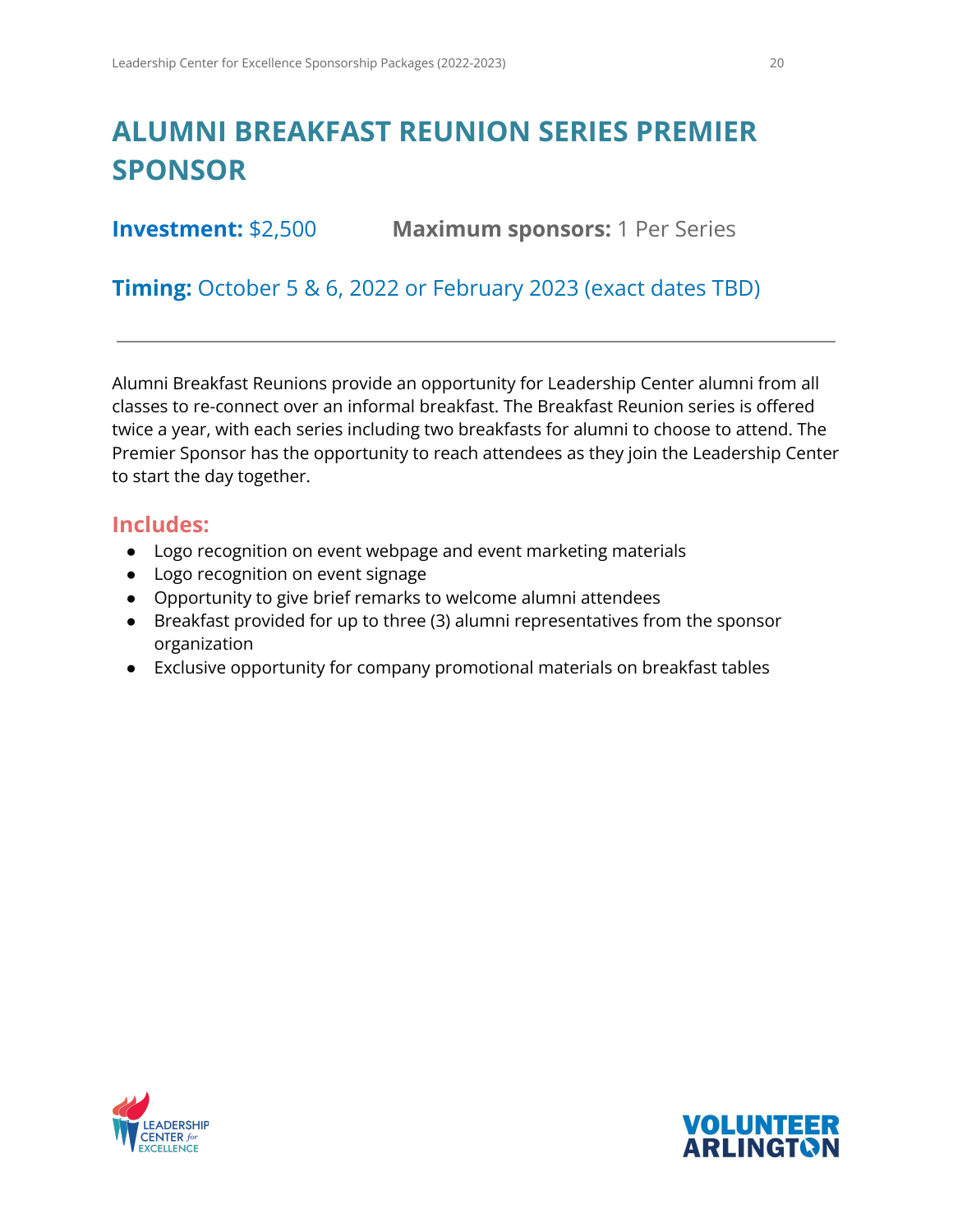### <span id="page-20-0"></span>**HOMECOMING PREMIER SPONSORS**

**Investment:** \$5,000 **Maximum sponsors:** 2

**Timing:** September 15, 2022

The Leadership Center's annual Homecoming event serves as an opportunity for alumni to connect with one another and welcome the Class of 2023. The Premier Sponsors demonstrate their support of this celebration of Leadership Center programs, while reaching numerous community leaders coming together.

- Top-level logo recognition on event webpage and event marketing materials
- Top-level logo recognition on event signage
- Opportunity to give brief remarks during the program to welcome class members and alumni attendees
- Exclusive opportunity to provide promotional materials to attendees
- Five (5) tickets to Homecoming event
- Elevated sponsor recognition on name badges for attendees representing company



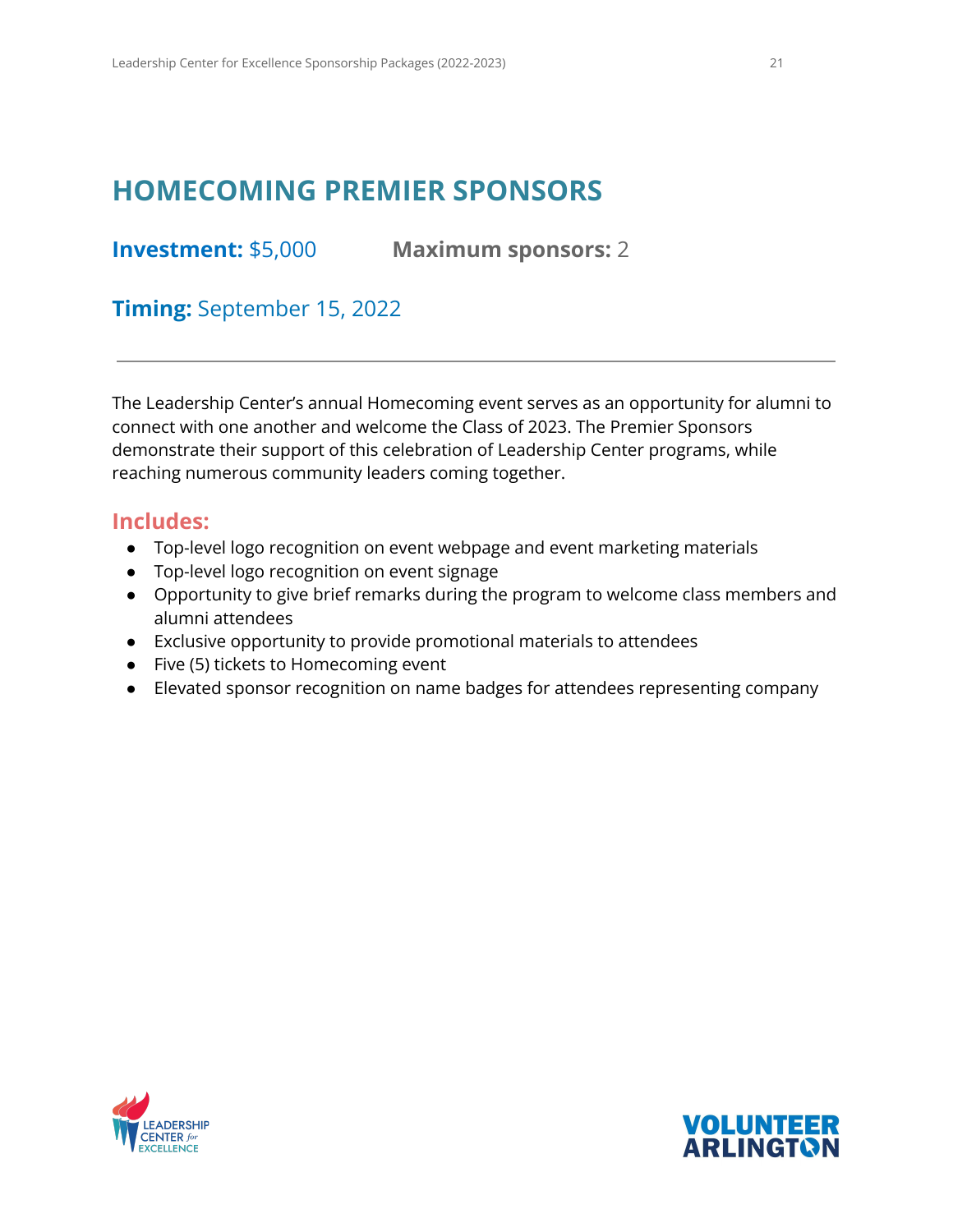### <span id="page-21-0"></span>**ARLINGTON CARES PREMIER SPONSORS**

**Investment:** \$1,500 **Maximum sponsors:** 3

**Timing:** July 12, 2022

Arlington Cares is a virtual event that recognizes Community Service Award Winners and reminds us of the importance of serving others. Premier Sponsors receive top recognition as supporters of these exemplary contributors to Arlington.

- Logo recognition on event marketing materials, including the event webpage
- Logo recognition on slides for virtual event
- Verbal recognition during event



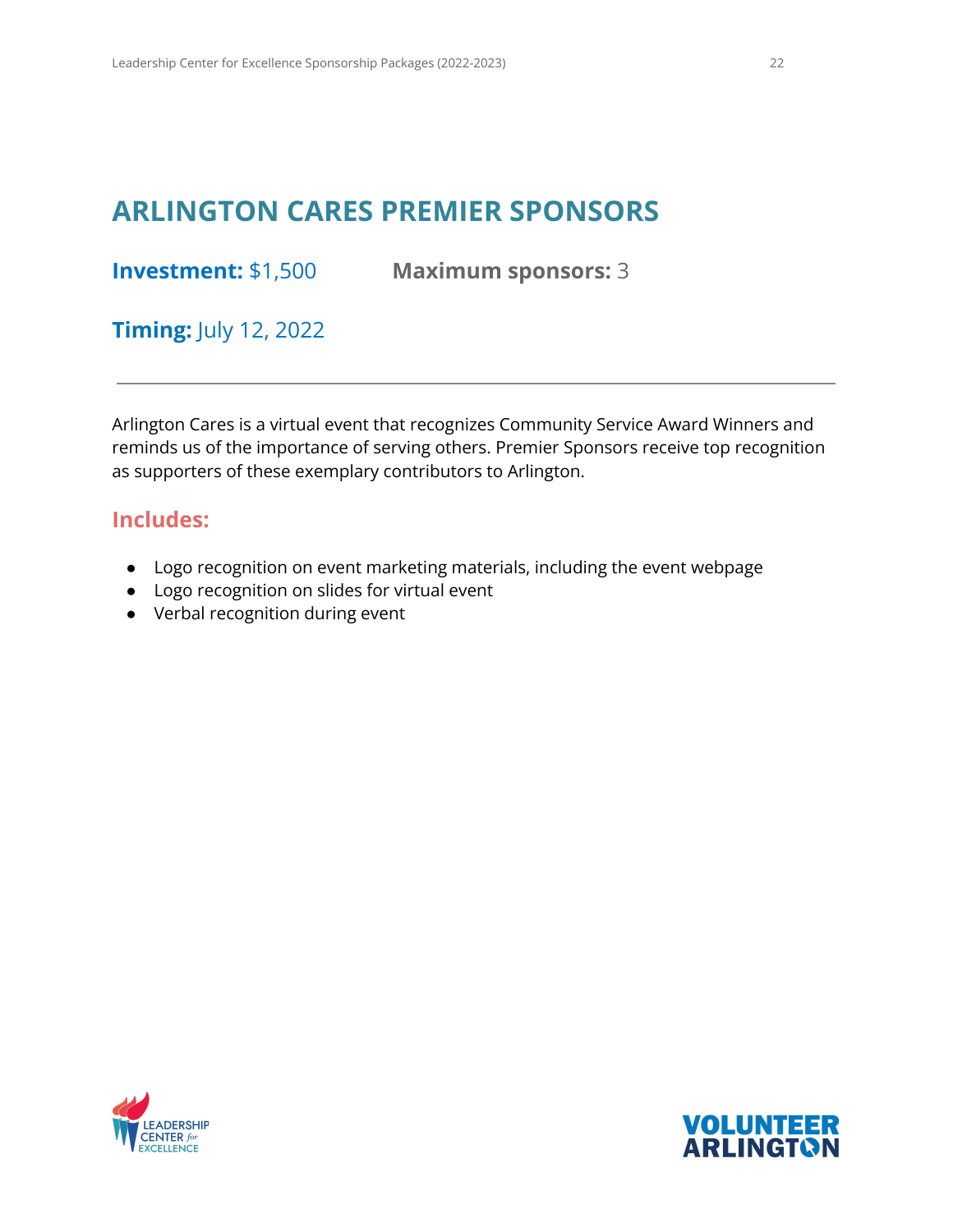### <span id="page-22-0"></span>**ARLINGTON CARES SUPPORTING SPONSORS**

#### **Investment:** \$500

**Timing:** July 12, 2022

Arlington Cares is a virtual event that recognizes Community Service Award Winners and reminds us of the importance of serving others. Supporting Sponsors demonstrate their commitment to these exemplary contributors to Arlington.

- Name recognition on marketing materials including the event webpage
- Name recognition on slides for virtual event